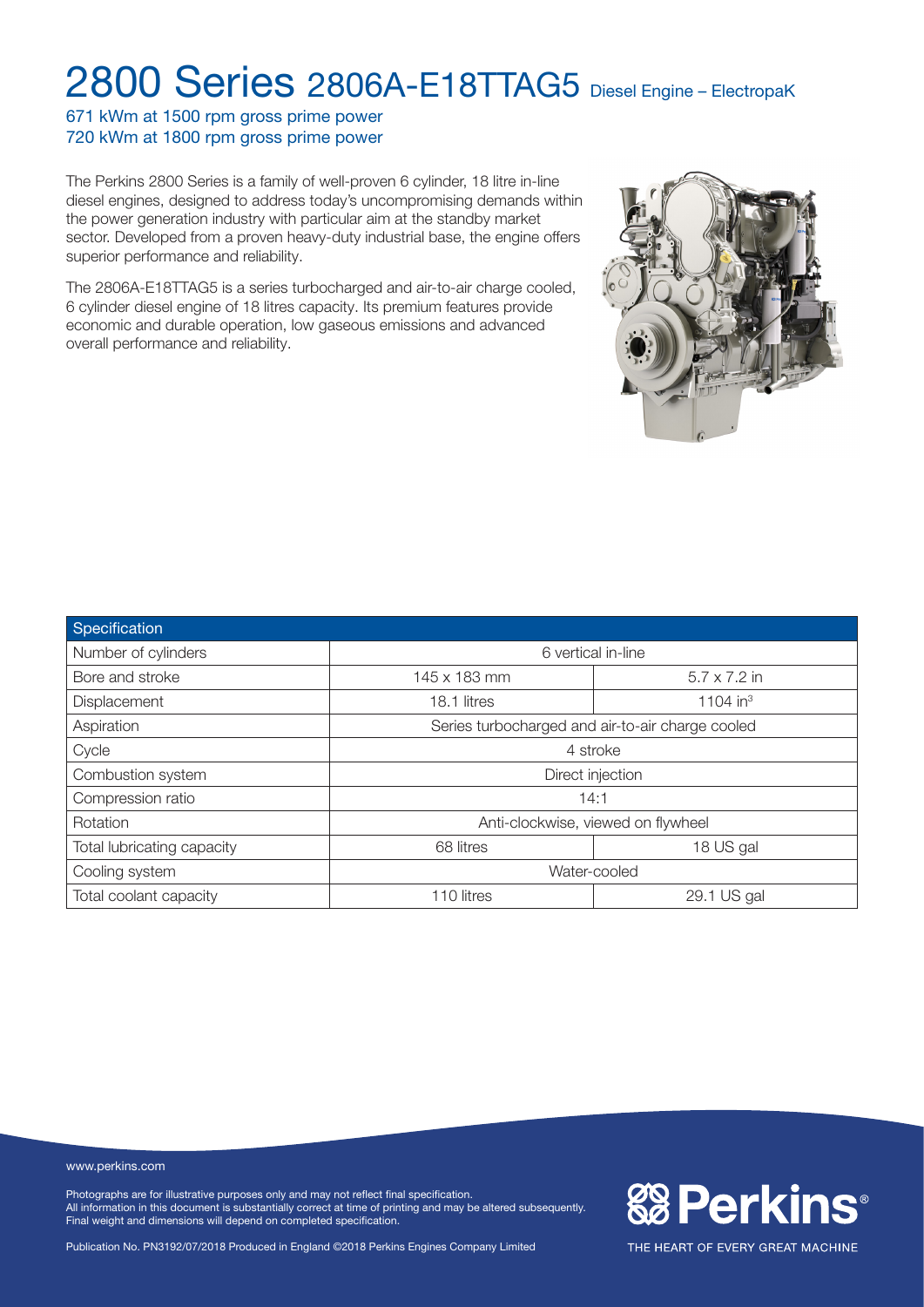623 kWm at 1500 rpm gross prime power 720 kWm at 1800 rpm gross prime power

### Features and benefits

#### Economic power

- Mechanically operated unit fuel injectors with electronic control combined with carefully matched turbocharging give excellent fuel atomisation and combustion with optimum economy
- Low emissions result from electronic control of fuel injected

#### Reliable power

- Developed and tested using the latest engineering techniques and finite element analysis for high reliability, low oil usage and low wear rates
- High compression ratios also ensure clean rapid starting in all conditions
- Perkins global product support is designed to enhance the customer experience of owning a Perkins powered machine. We deliver this through the quality of our distribution network, extensive global coverage and a range of Perkins supported OEM partnership options. So whether you are an end-user or an equipment manufacturer our engine expertise is essential to your success

#### Compact, clean and efficient power

- Exceptional power to weight ratio and compact size give optimum power density with easier installation and cost effective transportation
- Designed to provide excellent service access for ease of maintenance
- <sup>l</sup> The availability of a low emissions specification allows minimum environmental impact through operation, and complies with US EPA emissions legislation. The standard specification model provides superior fuel consumption which maximises engine efficiency

### Product support

- Perkins actively pursues product support excellence by ensuring our distribution network invest in their territory strengthening relationships and providing more value to you, our customer
- Through an experienced global network of distributors and dealers, fully trained engine experts deliver total service support around the clock, 365 days a year. They have a comprehensive suite of web based tools at their fingertips covering technical information, parts identification and ordering systems, all dedicated to maximising the productivity of your engine
- <sup>l</sup> Throughout the entire life of a Perkins engine, we provide access to genuine OE specification parts and service. We give 100% reassurance that you receive the very best in terms of quality for lowest possible cost .. wherever your Perkins powered machine is operating in the world

www.perkins.com

Photographs are for illustrative purposes only and may not reflect final specification. All information in this document is substantially correct at time of printing and may be altered subsequently. Final weight and dimensions will depend on completed specification.

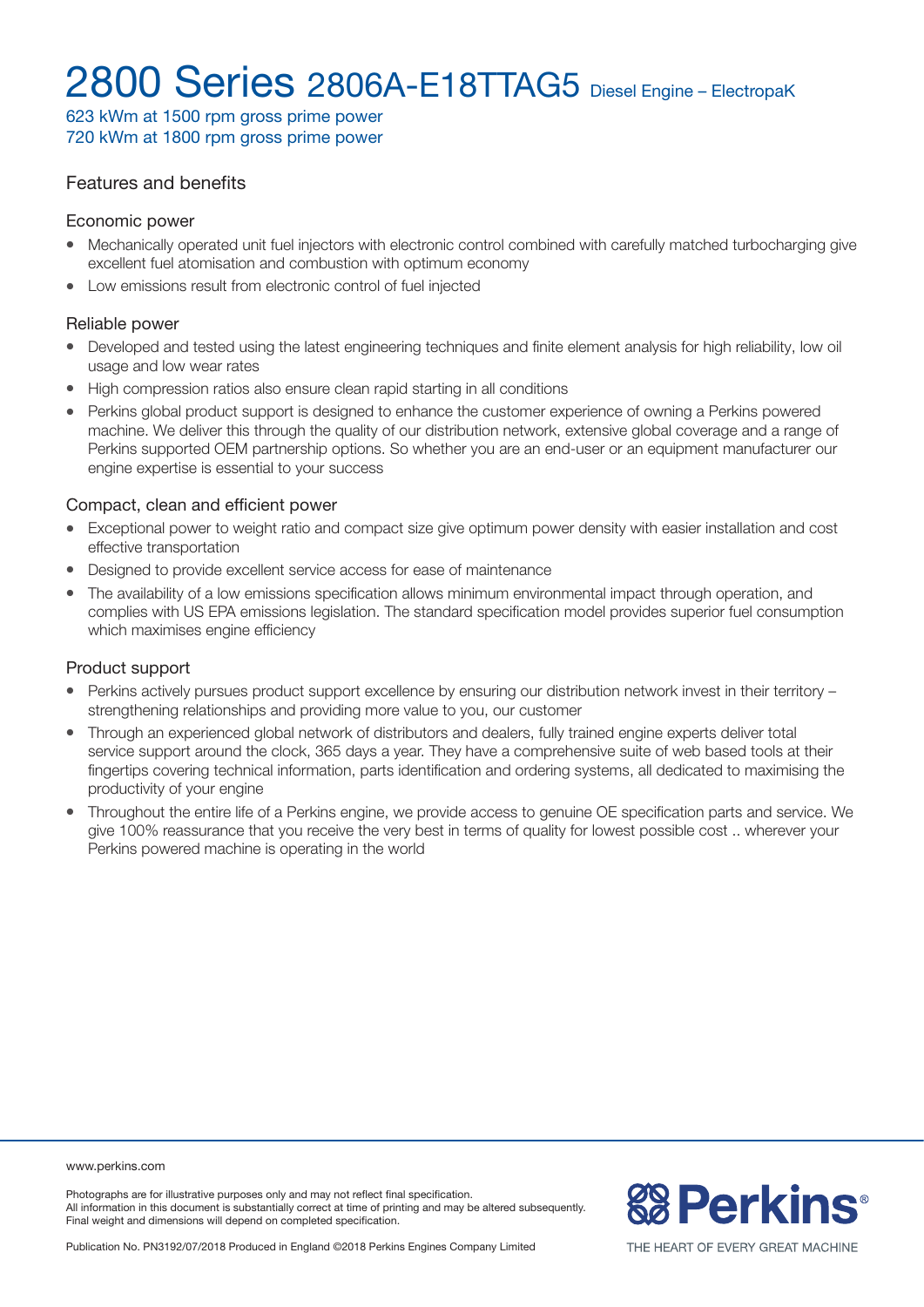623 kWm at 1500 rpm gross prime power 720 kWm at 1800 rpm gross prime power

### Technical information

#### Air inlet

• Mounted air filter

#### Fuel system

- Mechanically actuated electronically controlled unit fuel injectors with full authority electronic control
- Governing to ISO 8528-5 class G2 with isochronous capability
- Replaceable fuel filter elements with primary filter/water separator
- Fuel cooler

### Lubrication system

- Wet sump with filler and dipstick
- Full-flow replaceable filter
- Oil cooler integral with filter header

### Cooling system

- Gear-driven circulating pump
- Mounted belt-driven pusher fan
- Radiator incorporating air-to-air charge cooler, (supplied loose)
- System designed for ambients up to 50°C
- Low coolant level switch

#### Electrical equipment

- 24 volt starter motor and 24 volt 50 amp alternator with DC output
- ECM mounted on engine with wiring looms and sensors
- 3 level engine protection system

### Flywheel and housing

- High inertia flywheel to SAE J620 size 14
- SAE '1' flywheel housing

#### **Mountings**

• Front engine mounting bracket

#### **Literature**

• Operation and Maintenance Manual

#### www.perkins.com

Photographs are for illustrative purposes only and may not reflect final specification. All information in this document is substantially correct at time of printing and may be altered subsequently. Final weight and dimensions will depend on completed specification.